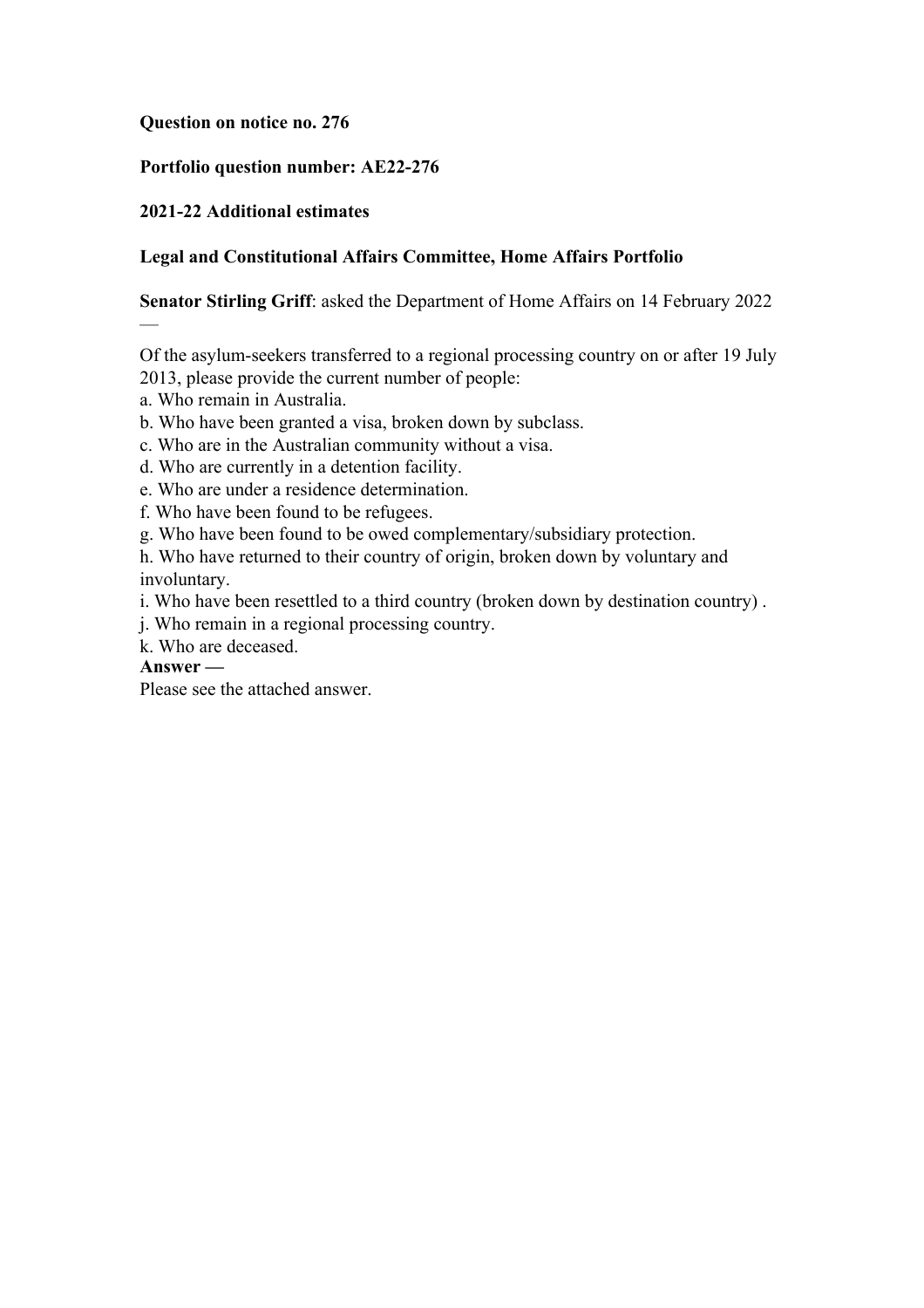#### **SENATE STANDING COMMITTEE ON LEGAL AND CONSTITUTIONAL AFFAIRS ADDITIONAL BUDGET ESTIMATES 14 FEBRUARY 2022**

#### **Home Affairs Portfolio Department of Home Affairs**

# **Program 3.5: Onshore Compliance and Detention**

## **AE22-276 - Medical transfers and transitory persons in Australia - asylum-seekers - after 19 July 2013**

Senator Stirling Griff asked:

Of the asylum-seekers transferred to a regional processing country on or after 19 July 2013, please provide the current number of people:

- a. Who remain in Australia.
- b. Who have been granted a visa, broken down by subclass.
- c. Who are in the Australian community without a visa.
- d. Who are currently in a detention facility.
- e. Who are under a residence determination.
- f. Who have been found to be refugees.
- g. Who have been found to be owed complementary/subsidiary protection.
- h. Who have returned to their country of origin, broken down by voluntary and involuntary.
- i. Who have been resettled to a third country (broken down by destination country).
- j. Who remain in a regional processing country.
- k. Who are deceased.

*Answer:*

As at 31 December 2021, of the illegal maritime arrivals taken to a regional processing country on or after 19 July 2013:

Note: Information is based on the regional processing country a person was initially transferred to and does not reflect transfers between Nauru and PNG or returns from Australia to a different regional processing country.

a. 1,116 transitory persons were temporarily in Australia.

b. 510 transitory persons were on an Australian Subclass 050 (Bridging E) visa, <65 transitory persons were on a Subclass 790 (Safe Haven Enterprise) visa and less than five transitory persons were on a Subclass 785 (Temporary Protection) visa.

c. 20 transitory persons were in the Australian community without a visa, having held an expired Subclass 050 (Bridging E) visa and were awaiting consideration of the grant of a further Bridging E visa.

d. 67 transitory persons were in an immigration detention facility (including alternative places of detention).

e. 450 transitory persons were in the Australian community under a residence determination.